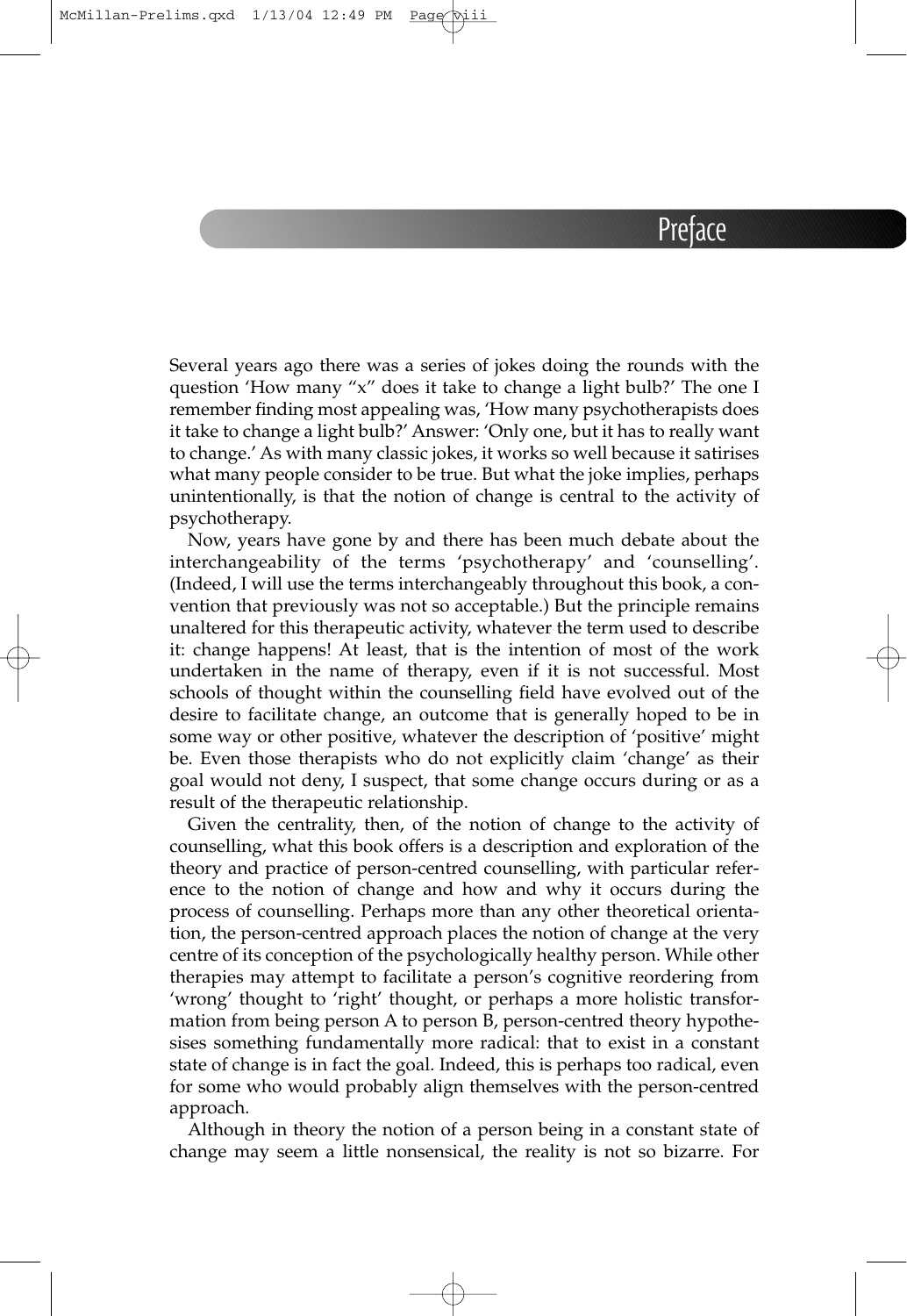## Preface **ix**

what this notion of constant change underpins is a concept that is not so unusual – a concept of an unconditional acceptance of oneself. The person who can achieve an unconditional self-acceptance or *unconditional positive self-regard*, as Rogers described it, will be fluid and ever-changing because their development will never be curtailed by external value-judgements as to what is right or wrong. External value-judgements or *conditions of worth*, which can lead to a highly complex as well as a rigid self-concept (as described in Chapters 3 and 4), are what prevent the client from being open to experience and therefore change. (These and other terms will be clarified throughout the book.) Thus a person who is free of their conditions of worth will continually change in whatever way they feel best fulfils their needs in light of their experience. This is not to suggest that the person will become oblivious to the needs of others, a criticism that has been levelled at the person-centred approach (see Chapter 2). It is simply proposing that the most constructive development will occur where the person does not need to defend themselves against their experience and so is free to adapt and change uninhibitedly.

A liberation from the fear and anxiety that experiencing can provoke is what the person-centred approach is suggesting is possible. Fundamental to that liberation, and therefore to the practice of person-centred counselling, is a trust in the nature of human beings. This means that, given the right therapeutic conditions, clients will be able to make decisions about how best to maintain and enhance themselves as they develop an increased sense of self-acceptance. This book outlines the theoretical framework on which such a trust is based and describes how the framework informs person-centred practice. The emphasis within practice is not so much on doing something *to* the client as being *with* the client in a facilitative manner, hence the notion of *indwelling* the client and offering 'the core conditions' (see Chapters 5 and 6). Thus the ethos of the counselling relationship is one of facilitating client self-acceptance: it is only through this that the client can move toward the enhancing existence of ever-changingness.

This is such a simple notion and yet, half a century on from when Rogers first developed his theory, it still has profound consequences for the person and their ability to maintain and enhance themselves. An openness to experience because of a self-acceptant attitude means the person can adapt and change to whatever experience is encountered. The profound sense of freedom arising out of this shift away from defensiveness towards openness in relation to *all* experience is certainly an enticing prospect and one that would seem to offer a genuinely new way of being. Even in today's society, when perhaps more than ever before we are confronted by conditions of worth through the media and the complexities of modern-day living (see Chapter 8), Rogers' notion of a continual changingness seems entirely valid and appropriate. Indeed, this simple notion perhaps offers a pathway into the future as our society becomes increasingly complex and psychologically demanding.